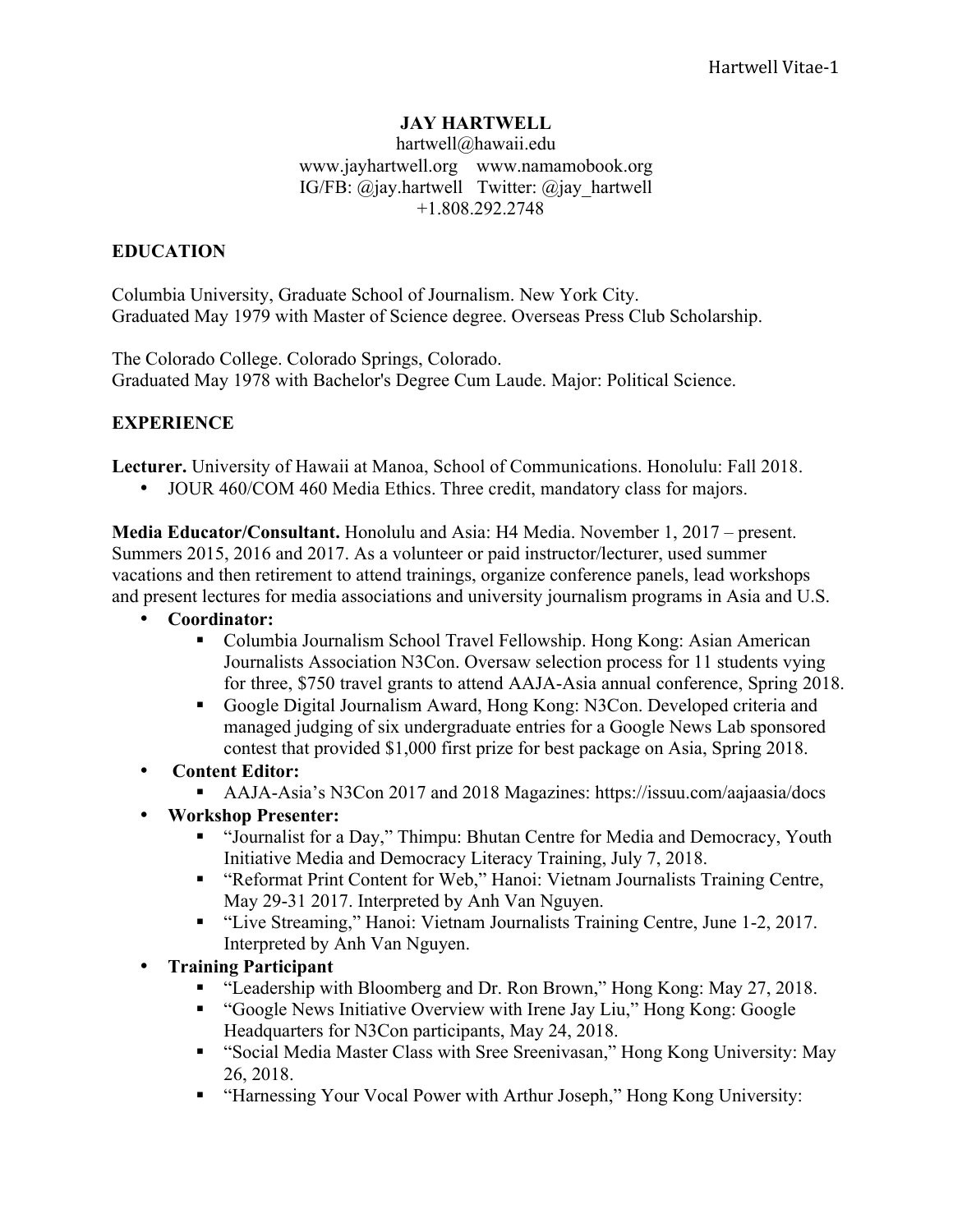N3Con, May 25, 2018.

- **Panel Convener** (developed theme and recruited panelists):
	- ! "Native vs. Foreign: Challenges in International Reporting," Hong Kong University: N3Con panel with Irene Jay Liu (Google News Lab), Joanna Chiu (Agence France-Presse), Masato Kajimoto (Hong Kong University), Neil Webster (Wall Street Journal). Moderated by Richard C. Paddock (The New York Times). May 26, 2018.
	- ! "The Challenges of Expat Reporting," Hong Kong University: N3Con panel with Catherine Lai (Hong Kong Free Press), K. Oanh Ha (Bloomberg), Yuri Nagano (MergerMarket Group), Wilfred Chan (Journalist). Moderated by Richard C. Paddock (The New York Times). May 20, 2017.
	- ! "Journalism's Future in Vietnam," Ho Chi Minh City: University of Social Sciences and Humanities (USSH) with Thi Kim Dung Tong (Nikkei), Dien Luong (VN Express), and Lien Hoang (Bloomberg/BNA). Moderated by Dr. Trieu Thanh Le (USSH-HCMC), May 24, 2017.
	- ! "Future of Journalism Education in Vietnam," Hanoi University of Business and Technology: Engaging with Vietnam conference with Le Quoc Minh (Vietnam Plus), Dr. Nguyen Thi Thanh Huyen (USSH-Hanoi), Dr. Trieu Thanh Le (USSH-HCMC), respondents Dr. Peter Zinoman (University of California at Berkeley) and Dr. Pham Quang Minh (Vietnam National University Hanoi) and moderated by Jay Hartwell, July 8, 2015.
- **Adviser:**
	- ! Social Media Student Journalists Adviser. Osaka: Kindai University, Japan English Model United Nations Conference, June 22-24, 2018.
	- ! Social Media and Photography Student Journalists Adviser, Osaka: Kindai University, Japan English Model United Nations Conference, June 23-25, 2017.
- **Researcher:**
	- ! Vietnam Television International documentary unit. Honolulu: Assisted with U.S. reporting and site visits for "War Memento," May 2015.
- **Lecturer:**
	- ! "Role of News Media in a Democracy," Thimpu: Bhutan Centre for Media and Democracy, Youth Initiative Media and Democracy Literacy Training, July 5, 2018.
	- ! "Role of News Media in a Democracy," "What is News," "Sources of News," "Media Manipulation and How to Resist," and "Hate Speech and Power of Social Media," Thimpu: Bhutan Centre for Media and Democracy, Civil Society Organization Media and Democracy Literacy Training, June 29-30, 2018.
	- ! "11 Lessons Learned from a Life in Journalism," Osaka, Kindai University: Japan English Model United Nations Conference, June 22, 2018.
	- ! "Reformat Print Content for Social Media Platforms," Taipei, Taiwan: University News Staff, National Chengchi University, May 30, 2018.
	- ! "Career Conversations," Hong Kong University: N3Con, May 26, 2018.
	- ! "Reformat Print Content for Web," Tokyo University: Tokyo Daigaku Shimbun Staff, June 2, 2017.
	- ! "11 Lesson Learned from a Life in Journalism," Osaka: Kindai University Japan English Model United Nations Conference, June 23 2017.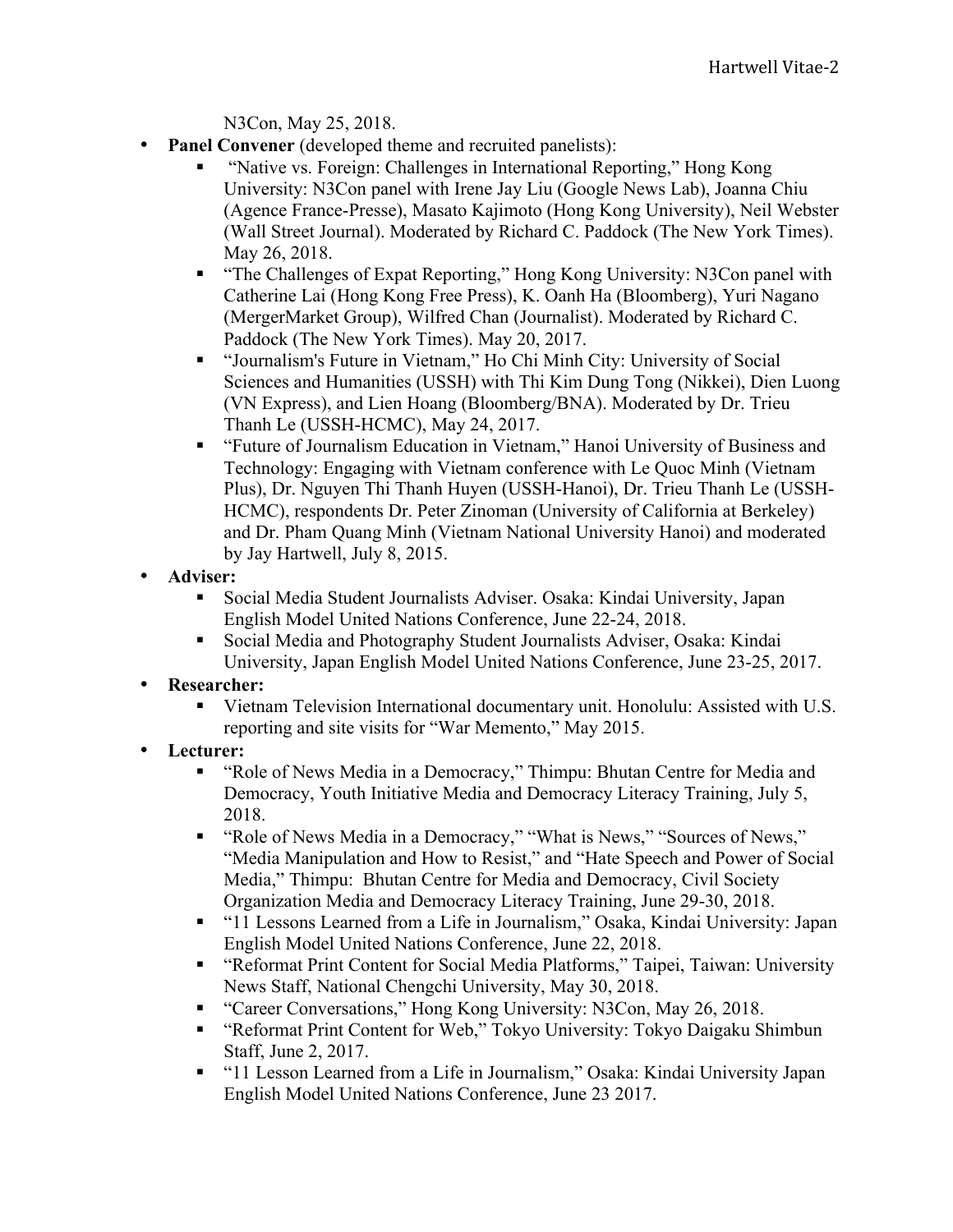- ! "Nature of Hawaii," Osaka: Kindai University E-Cube, June 21, 2017.
- ! "Student Media in Hawaii," Busan: Busan [South Korea] University of Foreign Studies, The Operating Condition and Role of Korean U.S. University Journalism Seminar, June 10, 2017.
- ! "Reformat Print Content for Social," Hue, Vietnam: Thua Thien Hue Newspaper Staff, June 6, 2017. Interpreted by Le Thi Thanh Thao.
- ! "Skills to Use Facebook Live," Hue: Hue University of Sciences, Faculty of Journalism and Communications Students, June 6, 2017. Interpreted by My Linh Ho.
- ! "Designing Contents of Website for System of Social Communications," Hue: Hue University of Sciences, Journalism and Communications Students, June 7, 2017. Interpreted by My Linh Ho.
- ! "Reformat Print Content for Social," Ho Chi Minh City: University of Social Sciences and Humanities, Faculty of Journalism and Communication Students, May 24, 2017.
- ! "Social Media Marketing for Businesses," Ho Chi Minh City: Center for Vietnamese and Southeast Asian Studies, University of Social Sciences and Humanities Students and Faculty, May 23, 2017.
- ! "Facebook Live" and "Shooting Video on Smart Phone," Seoul, South Korea: AAJA-Asia N3Con, May 27, 2016.
- ! "Reformat Print Content for Web and Social," Seoul, South Korea: Ewha Womans University, Communication and Media Students, May 24, 2016.
- ! "11 Lessons Learned from a Life in Journalism," Seoul, South Korea: Sogang University, Graduate School of Journalism, May 26, 2016.
- ! "Student Media in Hawaii," University of Tokyo: Tokyo Daigaku Shimbun Staff, May 22, 2016.
- ! "Student Media in Hawai," Tokyo: Komazawa University, Faculty of Global Media Studies Students, May 16, 2016.
- ! "Life Lessons," Hawaii Student Media," Media Scene in United States," and "Transitioning Print to Web," Singapore: Ngee Ann Polytechnic, Mass Communication Students, June 2, 2016.

**Fulbright Core Scholar – Vietnam.** Hue, Vietnam: August 2013 – June 2014.

- Provided 20 journalism workshops for 968 students with interpreter Huynh Thien An for Faculty of Journalism and Communications at Hue University of Sciences (photo and video magazine journalism and multimedia website journalism), Da Nang University of Education (photo and video journalism), Can Tho University (photo journalism) and Thai Nguyen University (photo and print journalism). Also ran 3-day photojournalism workshop for 10 participants at American Center for the U.S. Embassy in Rangoon, Burma (Yangon, Myanmar).
- Selected 32 best Hue students to serve as on-site reporters, photographers and videographers of Hue Festival, April 12-20, 2014. Reviewed and approved 1700 still photos for publication on festival's Flickr account and 32 videos on its YouTube channel.
- Conducted with interpreter Huynh Thien An three workshops on magazine design for 60 editors and one workshop on online reporting for 36 reporters – all organized with the Center for Further Training of Professional Journalists, Vietnam Journalists Association,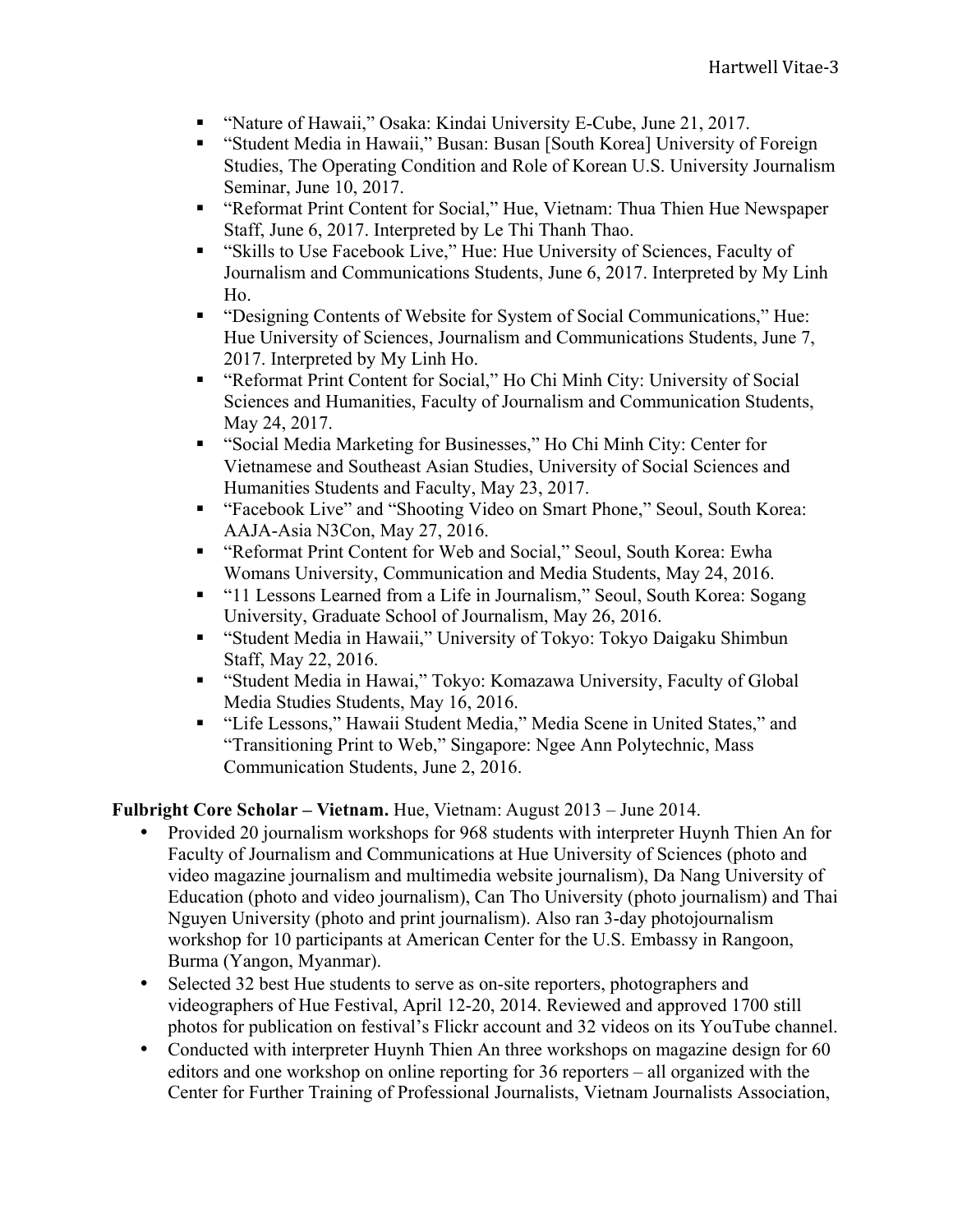in Hanoi and Ho Chi Minh City.

- Presented "Fulbright Opportunities," Yangon, Myanmar: East-West Center International Media Conference, March 12, 2014, and "(Mis)Representing Vietnam through Photography," Thai Nguyen University: Engaging with Vietnam Conference, December 16, 2013.
- Delivered three lectures at the American Center for the U.S. Embassy in Hanoi: "How to Present" to 90 people, "Citizen Journalism" for 30 participants and 10 staff, and "How to Present" to 300 people at the U.S. Consulate in Ho Chi Minh City.

**Faculty Adviser - Student Media.** University of Hawaii - Manoa. Honolulu: July 1997 – October 31, 2017. Interrupted for 10 months while serving as Fulbright Scholar: 2013-2014.

- Advised student-led media programs, including the campus newspaper (Ka Leo), news website (kaleo.org), social media (@kaleoohawaii), the biannual literary magazine (HawaiiReview.org), radio station (KTUH.org) and video production unit (University of Hawaii Productions), that began August 1997 and was interrupted for 11-month leave of absence to serve as Fulbright Core Scholar in Viet Nam.
- Provided year-round journalism training for student editors and staff that ranged from one to six-hour sessions covering multimedia approaches, interviewing, ethics, photography, packaging content and design for print, web and social platforms.
- Gave program students daily advice on training, management, hiring, budgeting, personnel, reporting/writing/editing stories for all mediums, libel, First Amendment, design, advertising, staff recruitment and retention, media law, job hunting, marketing, procurement, programming, and Federal Communication Commission regulations.
- Collaborated with School of Communications and Department of English faculty to integrate their curriculums and students with our media program through 1 and 3-credit practicum and internships.
- Coordinated since 2001 annual Journalism Day workshop for high school media programs that involved 10 professionals preparing up to 100 students for one of three press conferences, with afternoon breakouts on design, photography, editing and online platforms.
- Reorganized and then supervised since 2010 annual Hawaii High School Journalism Awards competition. Duties included recruiting judges and entries, handling their online distribution and evaluations and putting together awards banquet.
- Taught EDEA 370 "Peer Leadership and Mentoring" Practicum and Course that has Oral Communication and Writing Intensive foci that emphasizes discussion, reflection and use of Teams Courses to identify leadership challenges and opportunities in teams.
- Developed 2003, 2005, 2006, 2007 and 2008 workshops for UH System student newspapers with Pulitzer Prize-winning journalists with Hawaii ties: then *Los Angeles Times'* reporter Robert Lopez, *USA Today* reporter Byron Acohido and then *Sacramento Bee* editor Melanie Sill. Collaborated with university departments and three professional associations to underwrite costs: SPJ-Hawaii. AAJA Hawaii Chapter. Media Council Hawaii.
- Oversaw student-initiated projects to ensure compliance with federal, state and university rules: including 2001 construction of \$70,000, 3,000-watt FM tower, antennae, and transmitter and on-campus concerts for up to 4,000 attendees (Bob Dylan, Sheryl Crow, Beck, No Doubt) that generated additional revenue for radio station.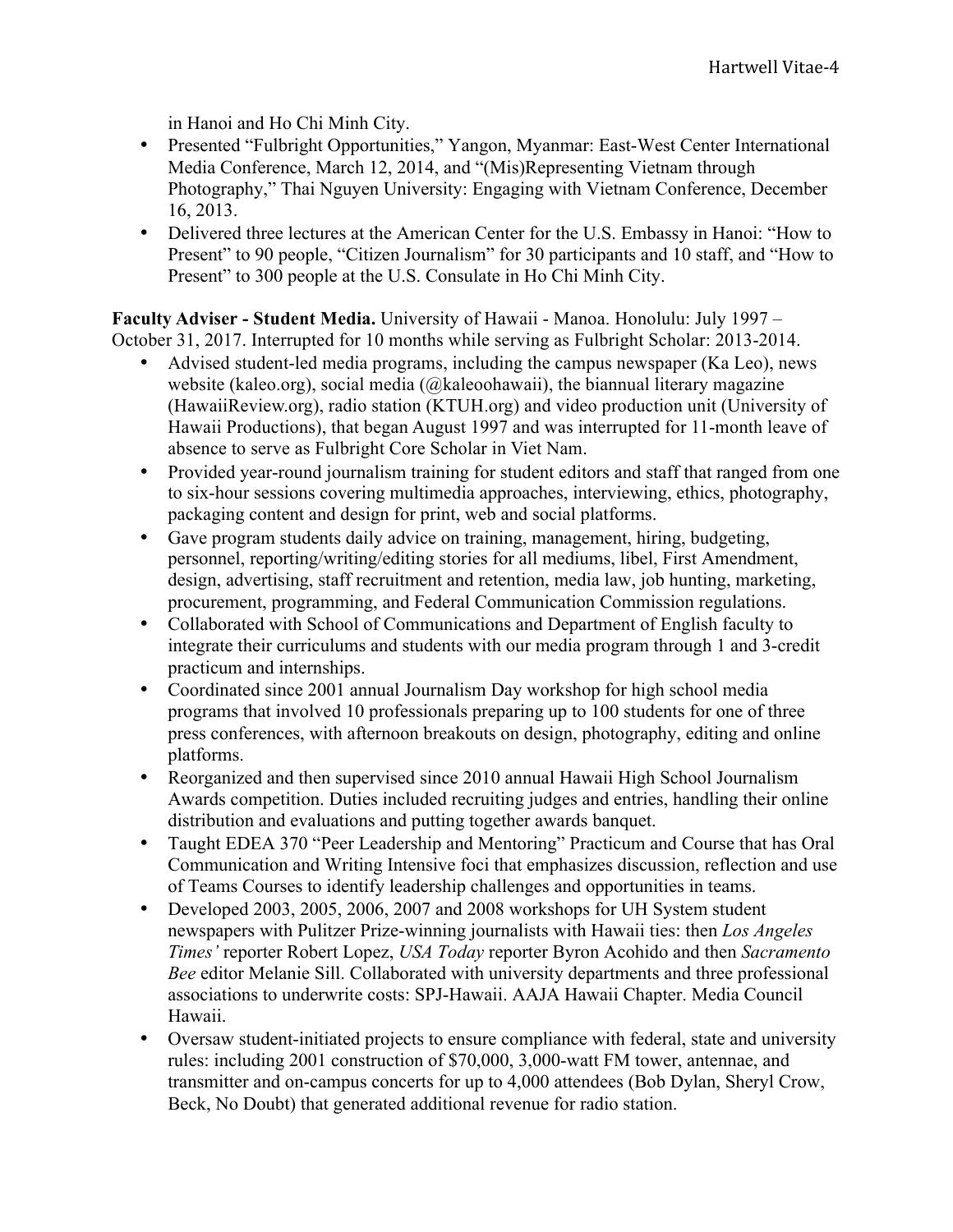- Provided university sponsorship for grants to high school journalism programs from Newspaper Association of America Foundation and Dow Jones Newspaper Fund.
- Coordinated Society for News Design workshop on campus with Society of Professional Journalists' Hawaii Chapter, February 2004.
- Developed specifications for and managed \$212,000 printing contract; using two, off-site 4-color presses requiring FTP file transfers, inserts, occasional glossy covers, once a week air and truck delivery from Maui after four years of three-days-a-week publication.
- Purchased, maintained and oversaw updating 45 computers and software (OS X) and user accounts with Adobe Creative Suite 6.0 and InCopy 5.5 and FileMaker 11; with offsite virtual server and backup serviced by \$3,000 contract with campus' Information Technology Services.
- Helped prepare and complete annual budget, monthly reconciliations and variances. Filed monthly P-card logs, confirmed student status via BANNER system, initiated and finalized requisitions for Purchase Orders and travel paperwork through university's financial management information system (Kuali) and eTravel, oversaw SuperQuote bidding with commercepoint.com.

**Media Director.** Gary Gill for Mayor. Honolulu: August 1994 – September 1994.

**Communications Officer.** Honolulu City Council. Honolulu: October 1992 – July 1994.

**Writer/Researcher.** Honolulu: June 1988 – October 1992 and October 1994 – July 1997.

• Researched Na Mamo: Hawaiian People Today, 250-page nonfiction book on modern native Hawaiians perpetuating cultural traditions. Kawananakoa Foundation Fellowship covered expenses first two years; part-time jobs the second two and again 1994-1997.

**Reporter and Night City Editor.** The Honolulu Advertiser. Honolulu: Nov. 1980 – June 1988.

- Reported for 105,000-circulation, locally owned, morning newspaper. Beats included government, Hawaiian affairs and culture, education, arts, and general assignment.
- Headed investigations of racism, homelessness, and tourism fraud.

**News Assistant Intern.** Cable News Network (CNN). New York City: Summer 1980.

**Graduate Assistant.** Columbia University. New York City: September 1979 – June 1980.

• Oversaw broadcast lab for Graduate School of Journalism.

**Reporter.** Honolulu Star-Bulletin. Honolulu. Summers 1977 (Intern) and 1979.

• Worked as general assignment staff writer for Honolulu's afternoon daily newspaper.

# **PUBLICATIONS**

• *Na Mamo: Hawaiian People Today*. (Honolulu: Ai Pohaku Press, 1996).

# **AWARDS**

- Lifetime Member, College Media Association, 2017.
- Awardee, Fulbright U.S. Core Scholar for Vietnam (2013-2014).
- Awardee, College Media Assn. Reid H. Montgomery Distinguished Service Award, 2012.